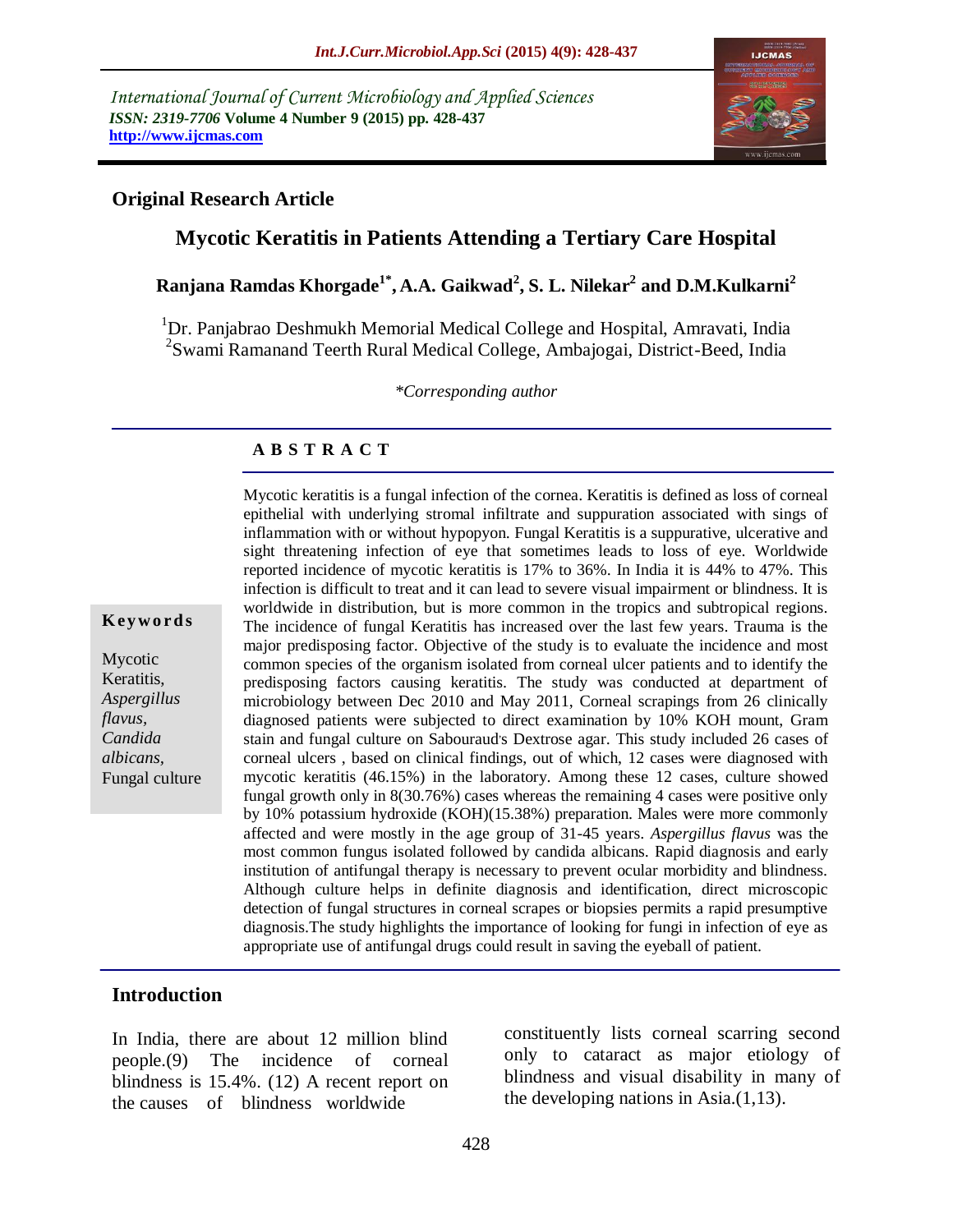The term keratitis had been introduced by "James Wardrop" in 1869 in his essay on morbid anatomy of human eye.(10) Keratitis is the descriptive term used for any type of corneal inflammation. The loss of epithelium with inflammation in the surrounding cornea is called as corneal ulcer. It may be caused by bacteria, fungi, viruses or parasites.(2)

Keratitis constitutes the most common and serious ocular infection in developing countries mainly due to lack of medical awareness, inaccessibility to medical treatment in certain parts, having varied occupation like farming, queering and mining , labourers are uneducated and do not have access to safety equipments.(3a).

Infective keratitis rarely occurs in normal eyes without any predisposing factors. The predisposing factors such as trauma, contact lens use, dry eye, ocular surface disorders, immunosuppression may alter defense mechanism and permit pathogenic agent to invade the cornea.(17) Corneal ulcers pose a challenge to ophthalmologists as their etiology is varied. The origin and course of the disease is unpredictable. Similarly, for clinical microbiologist, it is challenging to identify the causative organisms.

As knowledge of pathogenic organisms is increasing and more and more laboratories are performing diagnostic work, many new fungi like Cylindrocarpon lichenicola, Exserohilum rostratum, Scedosporium apiospermum, Colletotrichum dematium etc. are being identified along with established fungi like *Aspergillus spp., Fusarium spp*. As species like Colletotrichum are susceptible to natamycin and azoles, the corneal ulcer due to these fungi if diagnosed early, can be treated successfully without any ocular morbidity.

For diagnosis of microbial keratitis, culture is the gold standard test for isolation of organism and identifying it. But, even in small laboratories, organisms can be identified by microscopy which serves as a guide in the patient management. Because of the factor stated above, this study was taken up to evaluate the various risk factors, age and sex predilection, the type of microbes causing keratitis and the type of antibiotic to which organisms are sensitive so that a systematic approach may be adopted in treating and preventing this sight threatening disorder.

# **Materials and Methods**

The present prospective study was carried out in the Department of Microbiology of S.R.T.R. Government Medical College and Hospital, Ambajogai, District Beed, Maharashtra. A total of 97 clinically suspected patients of keratitis attending Ophthalmology OPD of our hospital from December 2010 to December 2012 were studied. Ethical clearance from Institutional Ethical Committee was obtained.

A total of 97 samples of corneal scrapings collected and transported immediately to microbiology laboratory were processed. A thorough examination of the affected eye was done using slit lamp by the ophthalmologist and the ulcer details were noted. Detailed clinical history of patients such as, age, sex, occupation, duration of symptoms in the form of pain in the eye, lacrimation, photophobia, reddening, decreased vision, history of any trauma to the eye,

associated disease and other predisposing factors if any were recorded.

# **Collection of Sample**

In the affected eye, the integrity of the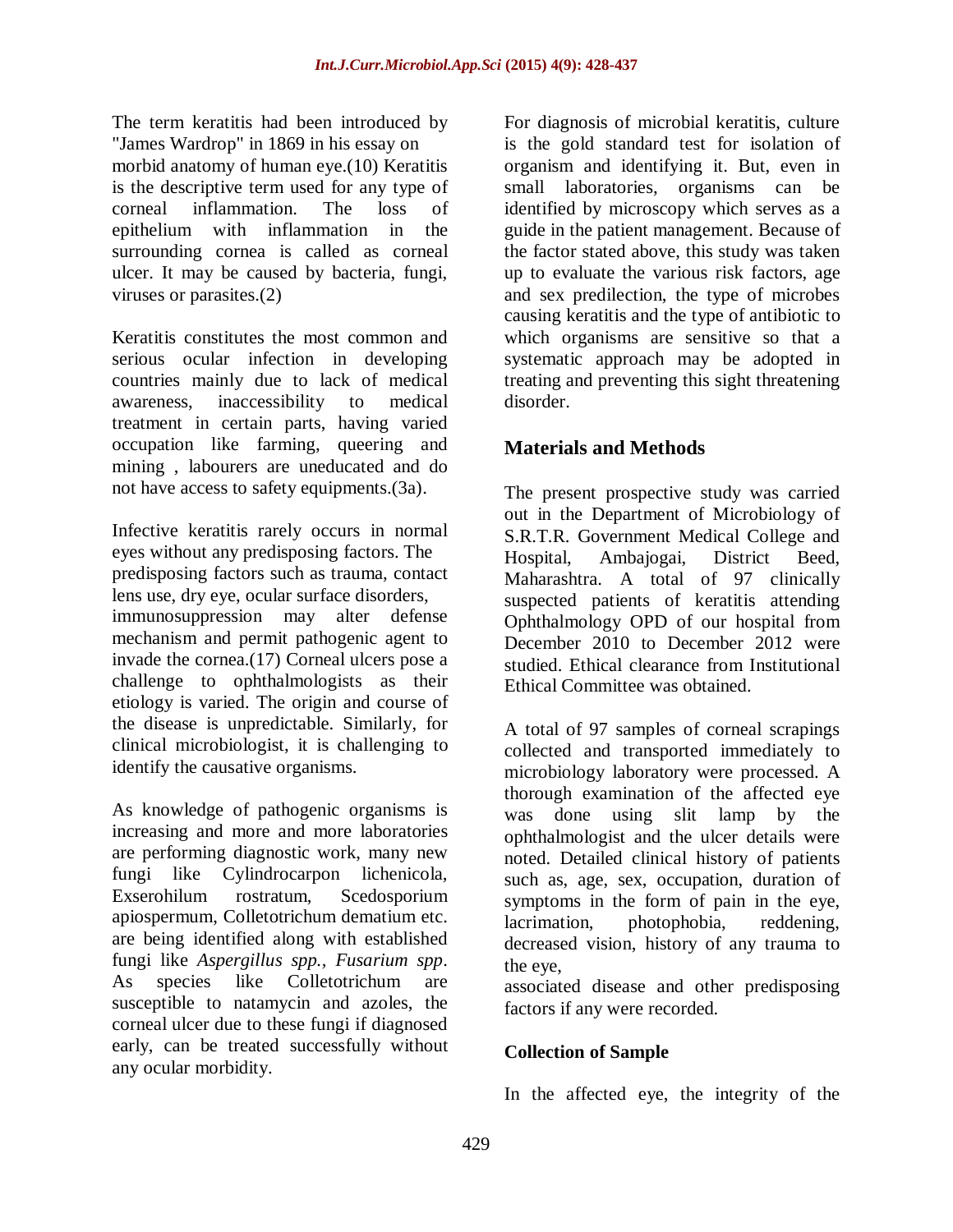corneal epithelium was checked by using 2 % sodium fluorescein solution or 1% sodium fluorescein strips. It is kept in lower fornix for 2 seconds and then removed. The patient is asked to blink, the stain spreads and then the area is visualized. After a detailed clinical examination of the eye, the eye was cleaned with sterile normal saline to remove all necrotic exudates. The eye was then locally anaesthetized by using 2-3 drops of 4% lignocaine hydroxide or 4% xylocaine without preservative. Scrapings of the corneal ulcer were collected using a sterile Bard-Parker surgical blade no.15. The base of the ulcer as well as the edges was thoroughly scraped to obtain as much material as possible. Sample was immediately processed in the microbiology department of the tertiary care hospital, Ambajogai. Corneal scrapings of the patients were examined by direct microscopy by 10% KOH wet mount and Gram stain for demonstration of fungal elements.

# **Microscopy**

KOH (Potassium hydroxide) wet mount: A small portion of scraped material was directly placed on a clean grease free slide and 1-2 drops of 10% KOH was added to the material. A clean cover slip is placed on the material. Slide is gently heated over a flame to hasten digestion of keratin. Care was taken to avoid overheating which causes crystallization of KOH. It was allowed to act for 5-20 minutes. The slide was then carefully observed under 10x and 40x objective to detect fungal elements.

Gram stain: The scraping is teased by a pair of teasing needles and smears were made using small portion of the material over clean grease free slides. The smear was then fixed by passing over a blue flame and was then stained by Jensen's modification of

Gram stain method.

Cultures: The scraping was directly inoculated on two slants of Sabourand's Dextrose agar (Emmon's modification) with antibiotics (with Gentamicin and Chloramphenicol but without Cyclohexamide) and two slants without antibiotics. One set of slants (i.e with and without antibiotic) of the medium was incubated at 370C and the other set at room temperature. The cultures were examined for growth daily for first week and twice a week for the subsequent period of about three weeks. The cultures were retained for at least four weeks and then discarded as sterile if there was no growth.

The isolate was considered pathogenic if it grew on repeated cultures, if same isolate grew on more than one medium, if it grew at the point of inoculation and combined with the clinical findings corresponding to the culture findings. Further identification of the fungal isolates was done using the conventional parameters.

The growth rate; texture and morphology of colony on obverse and reverse side on SDA were noted for the fungal identification. Lactophenol Cotton blue (LPCB) preparation was done from the growth to observe the morphology of fungus. Confirmation of aetiological agent was done by putting slide culture on Potato Dextrose Agar (PDA). The yeast isolates were identified by standard tests like Germ tube test, growth on corn meal agar, urease production and sugar assimilation tests.

The material obtained from scraping was inoculated directly onto the surface of solid media such as Blood agar, Chocolate agar, Non-nutrient agar in a rows of C-shaped streaks so that a differentiation between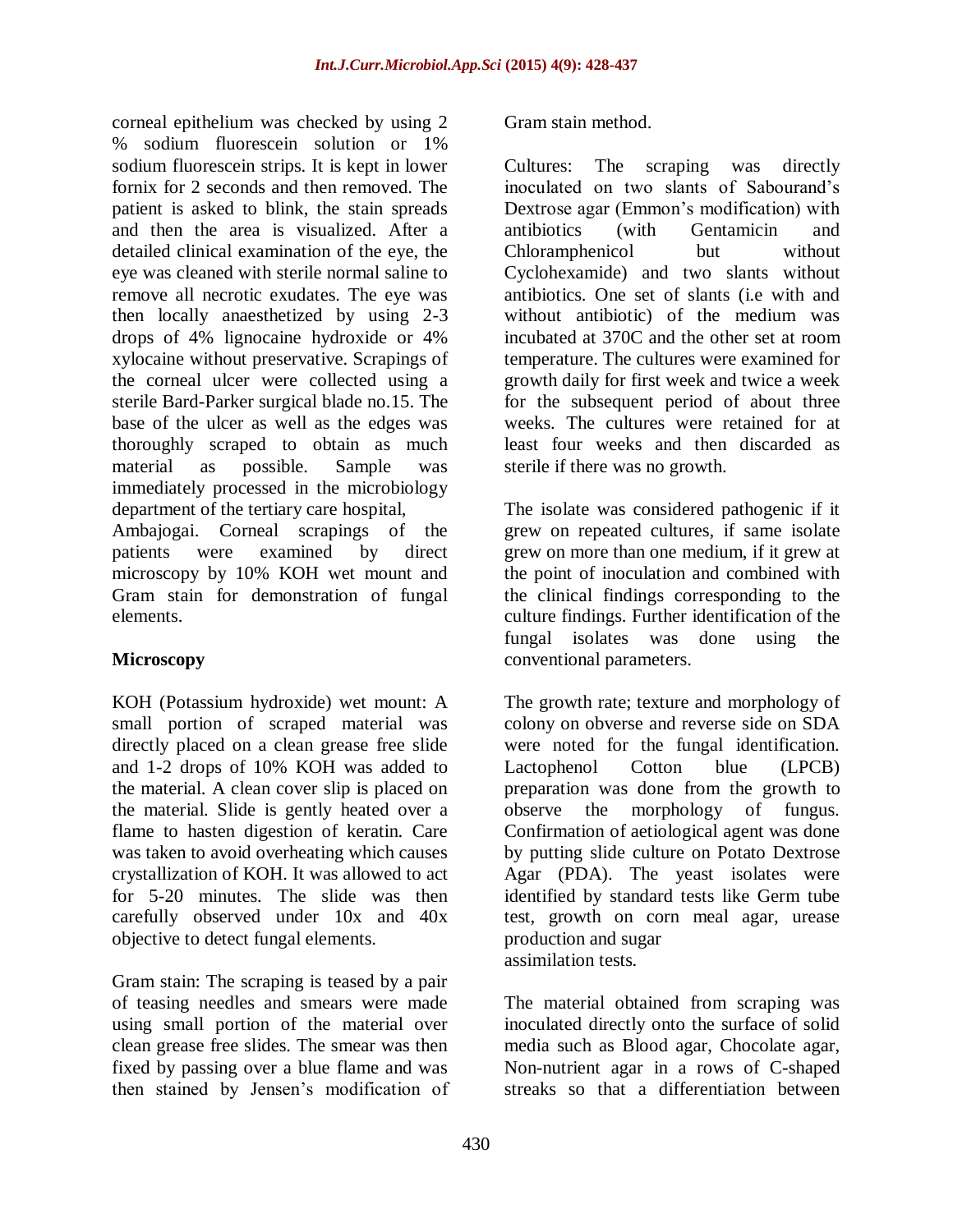contaminations can be made and also into the depth of liquid media like Brain-Heart infusion broth. The inoculated media like Blood agar incubated aerobically at 370C and Chocolate agar in candle jar in presence of 5 to 10% CO2, were evaluated at 24 hours and 48 hours and then discarded if there was no growth. BHI broth was incubated for 7 days and examined daily for the presence of growth or turbidity and was considered negative at the end of 7 days of incubation.

### **Results and Discussion**

Keratitis is emerging as a major cause of preventable blindness throughout the world. The incidence of keratitis varies from country to country and region to region. This variation can be due to seasonal and climatic differences and also due to occupation involved in different parts of the world. With this knowledge, the present study was undertaken to know the clinical pattern of keratitis and its correlation with mycological investigation along with various predisposing factors.

This was a kind of first study in our area. This study included 97 cases of corneal ulcers, based on clinical findings, out of which, 31 cases were diagnosed with mycotic keratitis (32%) in the laboratory. All age groups and both the sex were included in this study. The incidence was maximum in the age group 41-50 years (31%), followed by 31-40 years (27.83%) and above 60 years (27.83%) [ Table No. 1].

The incidence of fungal keratitis was more in males (72.16%) than in females (27.83%). Male to female ratio was 2.59:1. [Table No. 2] Corneal infection among males could be attributed to their greater involvement in outdoor activities, thus being prone to corneal injury with external agents. Younger age groups in the both the sexes are more

physically active and are at risk for corneal injury  $(4)$ .

It is evident, that keratitis is predominantly seen in people engaged in occupation of farming (58.76%) followed by labourers (14.43%). The region of the proposed study being a rural region, majority of the patients attending the ophthalmology OPD were farmers engaged in outdoor physical activity.

On a global level, predisposing risk factors for mycotic keratitis vary tremendously between developing and developed countries. Corneal trauma is the leading cause for microbial keratitis in South India. (4) The most important predisposing factor in the present study leading to keratitis was trauma (88.65%) followed by topical antibiotic use (69.07%). [Table No. 3] It was the predominant predisposing factor for the fungal keratitis, i.e. 28 (39.43%) cases, trauma with vegetative matter was the cause of keratitis in 71(82.5%) cases. Among them, injury with sugarcane leaf was found in 37(43.02%) cases and with jowar was found in 26 (30.23%) cases with predominance.[Table No. 4] These two crops are the principal crops of this region and the agricultural community is engaged in cultivation of these crops.

In the present study, fungi were the most prevalent (32%), followed by bacteria (23.8%) and mixed infection in 2(2.06) cases.[Table No. 5] Present study showed that, out of 97 cases of corneal ulceration 23 (23.8%) showed the growth of fungus, whereas in 31(32%) fungal element were seen in KOH preparation. Various comparative study were shown in [Table no. 8].

Among the various fungal isolates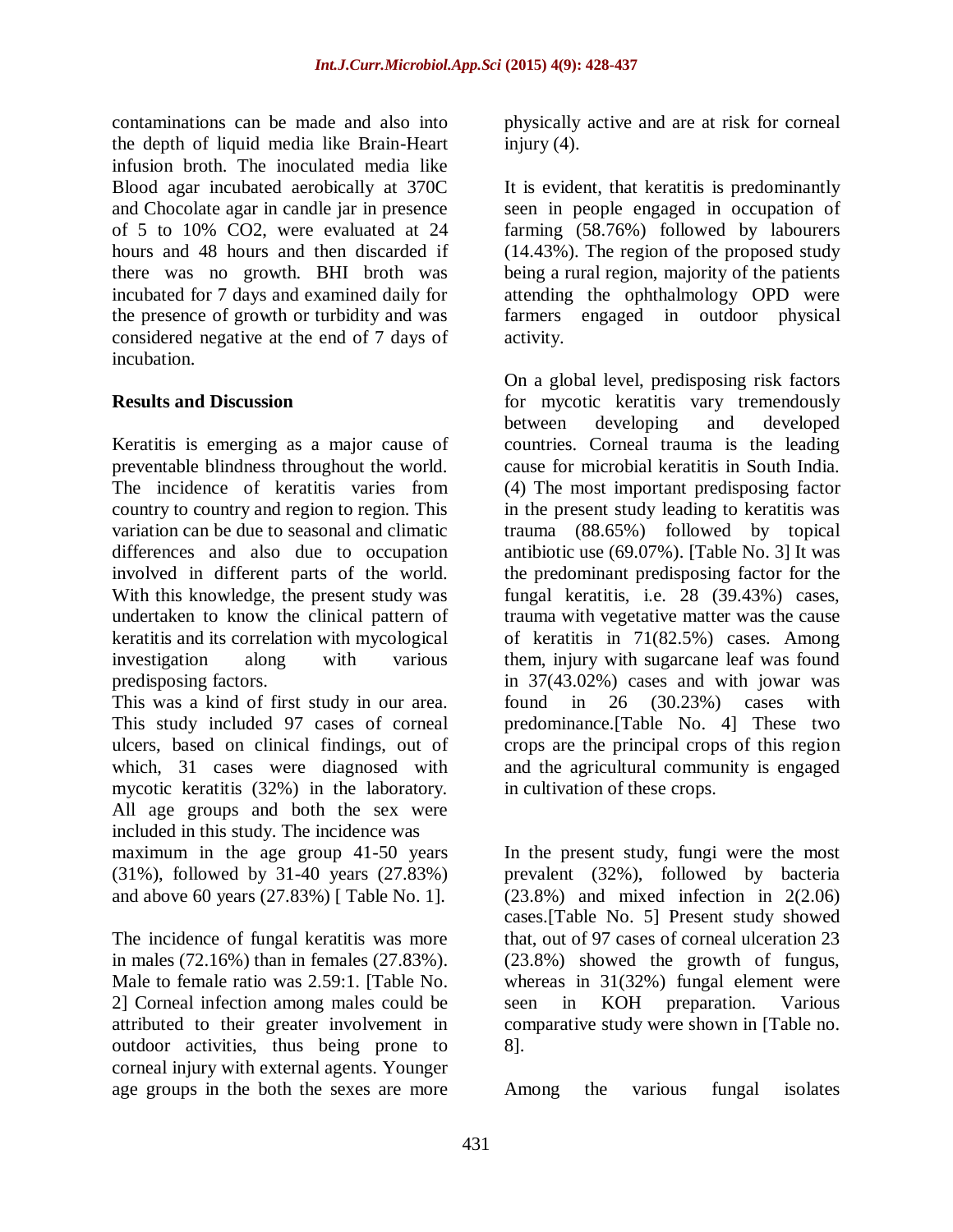Aspergillus spp. was the most prevalent 23(74.19%), among which Aspergillus flavus 8(25.8%) was most common, followed by Aspergillus fumigatus 5(16.12%), then Fusarium spp. 3(9.67%) and Mucor, Candida albicans, Aspergillus niger 2(6.45%) each. 3.22% of the isolates remain unidentified that was the hyaline fungi.[Table No.7] Filamentous fungi accounted for 90.32% of total 31 cases of

fungal keratits. The majority of filamentous fungi associated with corneal ulceration in the tropics are saprophytic thermophilic moulds, which are found widely in this environment. The Aspergillius are ubiquitous and have been found almost elsewhere on every conservable type of substrate, including soil and decaying organic debris.

| Completed age group in years | Number of cases | Percentage |
|------------------------------|-----------------|------------|
| below 20 years               |                 | 5.15 %     |
| $21-30$ years                |                 | 6.18%      |
| $31-40$ years                | 27              | 27.83%     |
| $41-50$ years                | 30              | 31%        |
| $51-60$ years                |                 | 7.22%      |
| above 60 years               | 27              | 27.83%     |
| Total                        |                 | 100%       |

| <b>Table.1</b> Age wise distribution of cases of keratitis |  |  |
|------------------------------------------------------------|--|--|
|------------------------------------------------------------|--|--|

**Table.2** Sex wise distribution of cases of keratitis

| Sex    | No. of cases | Percentage |
|--------|--------------|------------|
| Male   |              | 72.16%     |
| Female |              | 27.83%     |
| Total  |              | 100%       |

**Table.3** Showing distribution of predisposing factor of keratitis

| Predisposing factor        | Number of cases $(n=97)$          |                              |
|----------------------------|-----------------------------------|------------------------------|
|                            | Total number of cases studied (%) | Number of positive cases (%) |
| History of corneal trauma  | 86(88.65)                         | 44 (45.36%)                  |
| Topical antibiotic         | 67(69.07)                         | 28 (28.86%)                  |
| Surgery (cataract)         | $1(1.03\%)$                       | $\theta$                     |
| Use of contact lens        | $\theta$                          | $\Omega$                     |
| Use of herbal medicine     | 11 (11.34%)                       | $10(10.30\%)$                |
| systemic<br>Other<br>local | 5(5.15%)                          | $4(4.12\%)$                  |
| conditions                 |                                   |                              |
| No significant history     | $4(4.12\%)$                       | 3(3.09%)                     |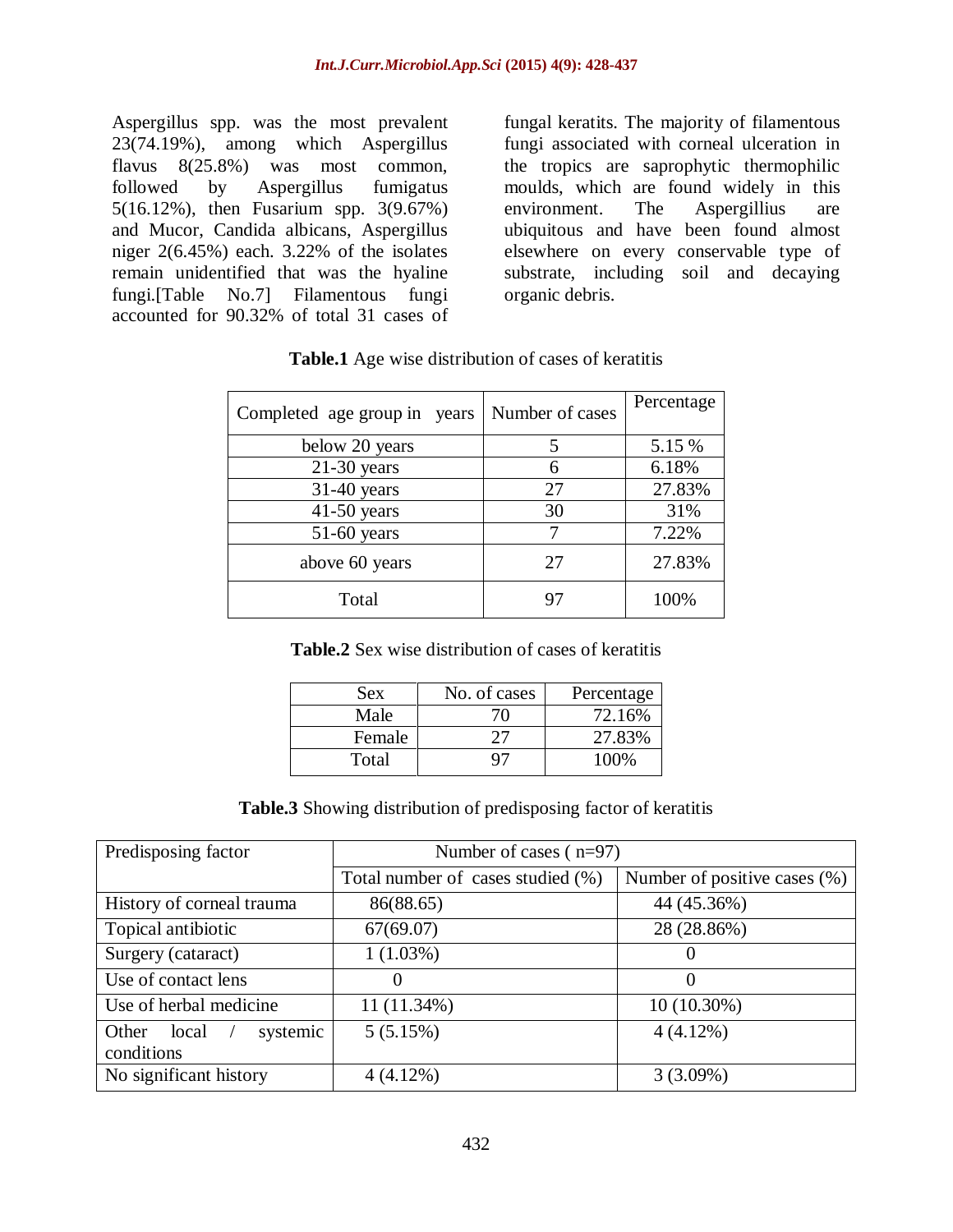#### *Int.J.Curr.Microbiol.App.Sci* **(2015) 4(9): 428-437**

|                   | Nature of trauma | No. of cases | Percentage $(\% )$ |
|-------------------|------------------|--------------|--------------------|
| Vegetative matter | Sugarcane leaf   | 37           | 43.02              |
|                   | Jowar            | 26           | 30.23              |
|                   | Groundnut        | 06           | 6.97               |
|                   | Thorn prick      | 02           | 2.32               |
| Foreign body      | Stone/Dust       | 09           | 10.46              |
|                   | Wood chip        | 02           | 2.32               |
|                   | Iron piece       | 01           | 1.16               |
|                   | Buffalo tail     | 03           | 3.48               |
| Total             |                  | 86           | 100                |

| Table No.4 Distribution of cases according to type of trauma |  |  |  |  |  |
|--------------------------------------------------------------|--|--|--|--|--|
|--------------------------------------------------------------|--|--|--|--|--|

**Table No.5** Etiological agents in cases of keratitis

| Isolated organisms        | No. of cases | Percentage |
|---------------------------|--------------|------------|
| <b>Bacterial</b> isolates |              | 23.8       |
| Fungal isolate            |              |            |
| Mixed                     |              | 2.06       |
| Total                     |              | 53.60      |

**Table No.6** Microscopy and culture positivity of fungal isolate.

|                       | No. of samples | Percentage $(\% )$ |
|-----------------------|----------------|--------------------|
| Total KOH +ve         |                |                    |
| Total culture $+ve$   |                | 23.8               |
| $KOH +ve$ Culture -ve |                |                    |

**Table No.7** Showing Fungal pathogen isolated in cases of keratitis

| Fungal isolates             | No. of cases                | Percentage(%) |
|-----------------------------|-----------------------------|---------------|
| Aspergillus spp.            | 23                          | 74.19%        |
| Aspergillus Flavus          | 8                           | 25.8%         |
| Aspergillus fumigatus       | 5                           | 16.12%        |
| Aspergillus niger           | $\mathcal{D}_{\mathcal{L}}$ | 6.45%         |
| Fusarium spp.               | 3                           | 9.67%         |
| Mucor                       | $\mathcal{D}_{\mathcal{L}}$ | 6.45%         |
| Unidentified Hyaline fungus |                             | 3.22%         |
| Candida albicans            | $\mathcal{D}_{\mathcal{L}}$ | 6.45%         |
| Total                       | 31                          | 100%          |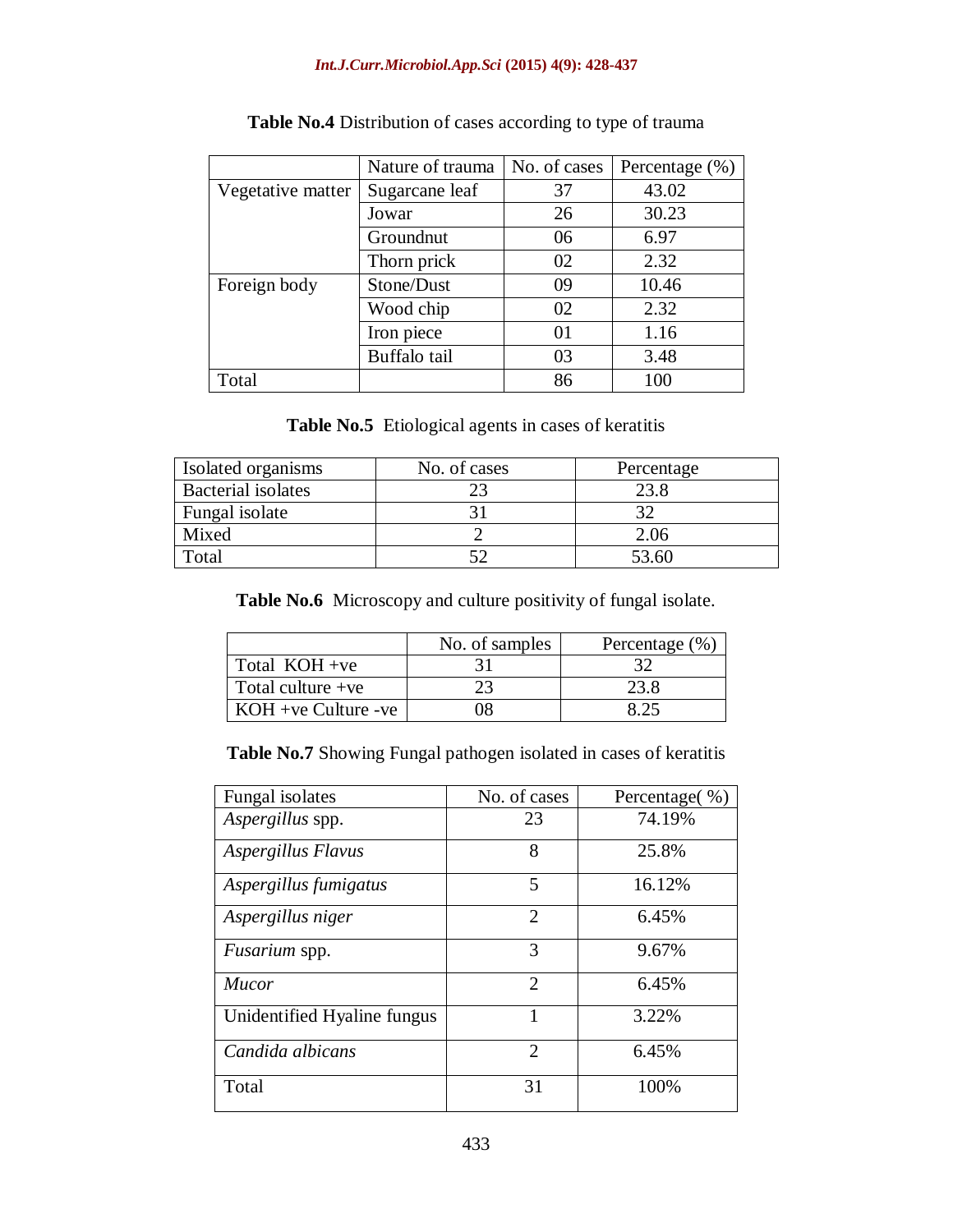#### *Int.J.Curr.Microbiol.App.Sci* **(2015) 4(9): 428-437**

| <b>Studies</b>                       | Place            | % Positivity |
|--------------------------------------|------------------|--------------|
| Saha et $al^{\overline{(14)}}$       | Delhi            | 22.25        |
| Chowdhary et $al^{(7)}$              | New Delhi        | 39           |
| Gugnani et $al^{(8)}$                | Nigeria          | 80.76        |
| Srinivasan et $al^{\overline{(13)}}$ | Madurai          | 46.8         |
| Pichare et $al^{(1)}$                | Aurangabad       | 20           |
| Ragini et $\overline{al^{(15)}}$     | Varanasi         | 45.55        |
| Baradkar et $al^{(6)}$               | Mumbai           | 13.07        |
| Williams G et al $(16)$              | <b>Bagladesh</b> | 21.21        |

**Table no.8** Percentage of fungi isolated from various studies



 **Photo No 1: Keratitis with Hypopyon**



**Photo No 3: Keratitis with ulcer having feathery appearance**



**Photo No 2: Clinical presentation of Corneal ulcer with ring abcess.**



**Photo No 4: KOH mount showing Fungal element.**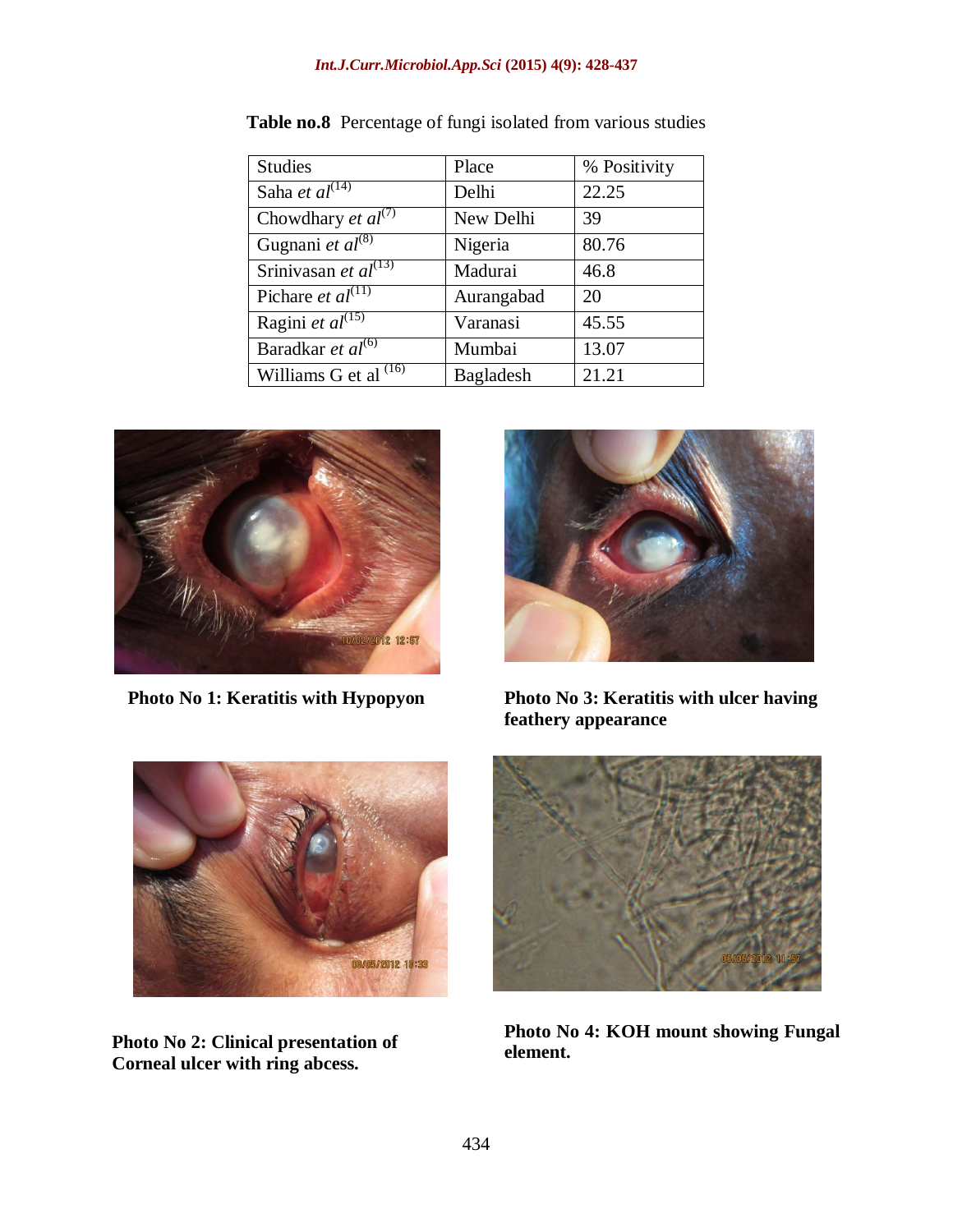

**Photo No 5: Growth on SDA of**  *Aspergillus flavus*



**Photo No 6: LPCB mount of** *Aspergillus flavus.*



Photo No 8: Growth on SDA of *Fusarium* **spp**



**Photo No 9 : LPCB of** *Fusarium* **spp**



**Photo No 7: Slide culture of** *Aspergillus* **spp**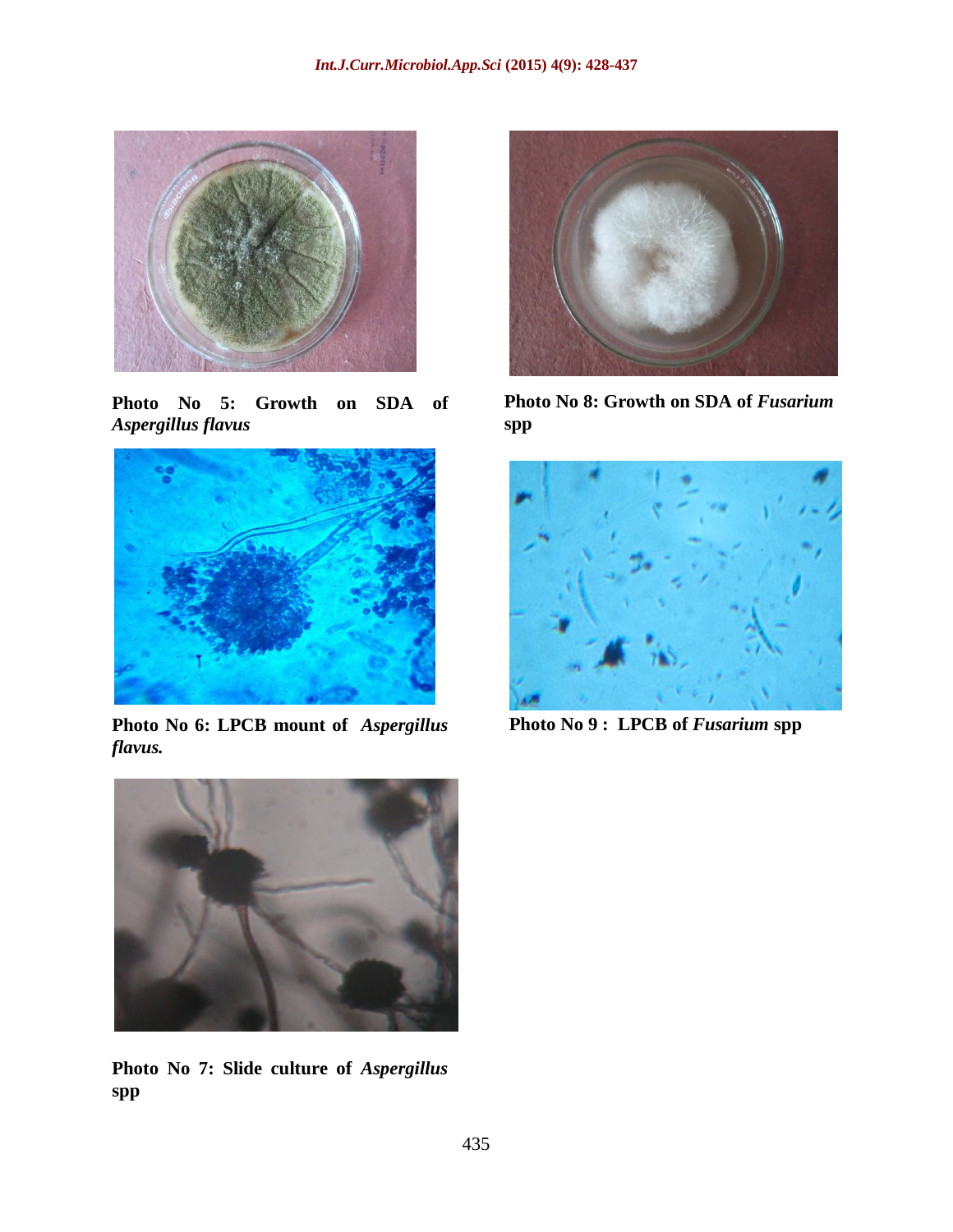In this study, positivity of KOH mount was more than positivity of culture for fungal keratitis. [Table No. 6] The reason for this observation could be that viable fungus may not be present in all areas of the ulcer crater and therefore every scraping from a corneal ulcer might not have contained viable fungus.  $(15)$ 

Globally, bacterial keratitis remains the leading cause of microbial keratitis. In developed countries, fungal keratitis is rare, however fungal keratitis occurs with higher frequency in developing countries like India, as fungal keratitis is expected to be more common in tropical & sub-tropical regions than in the temperate regions. In this study, 53.6% cases were microscopy and culture positive, and 46.39% cases had no definite laboratory diagnosis. Possible reasons for this could be some patients were already on topical medication when they arrived, defective scraping techniques by ophthalmologist on call, and/ or problems in microbiology transport and handling.

Among 34.48% of fungal keratitis cases in this study, improved with prompt treatment with antibiotics, antifungal therapy respectively. 19.09% of bacterial, 37.93% of fungal and 50% of mixed keratits deteriorated in spite of treatment. Keratits irrespective of aetiology (bacterial, viral, fungal, parasitic or iatrogenic), if not treated and managed properly may lead to serious complications like glaucoma, anterior staphyloma, corneal perforation, cataract, descemetocele, corneal scarring, endophthalmitis, etc.

In conclusion, Mycotic keratitis continues to be an important cause of ocular morbidity, mostly in the person inhabiting rural areas, involved in outdoor agricultural activity. Young male adults affected in this circumstances are often the bread earners of

their family and blindness in them is of much grave economic consequences. Therefore we conclude that early institution of antifungal therapy following meticulous examination of corneal scraping by direct microscopy at rural centers may limit ocular morbidity and disastrous sequelae among these patients.

# **Acknowledgements**

The authors are thankful to the department of Dermatology, S. R.T. R. Govt. Medical College & Hospital Ambajogai for their cooperation and support.

### **References**

- 1) Agrawal V, Biswas J, Madhavan HN, et al. Current perspectives in infectious Keratitis. Indian Journal of Ophthalmol. 1994;42:171-192.
- 2) A.J. Kindo, S. Anita et al "Nattrasia mangiferae causing fungal keratitis. IAMM . 2010,28(2):17-181.
- 3) Bharathi MJ, Ramakrishnan R, et al. Epidemiological Characteristics and laboratorydiagnosis of fungal keratitis. Indian Journal of ophthalmology. 2003,51:315-321.
- 4) Bharathi M, Ramkrishnan R, et al. Microbial Keratitis in South India: Influence of risk factors, climate and geographical variation. Opthalmic Epidemiology. 2007;14:61-69.
- 5) Bourcier T, Thomas F, et al. Bacterial Keratitis: predisposing factors, clinical and microbiological review of 300 cases. Br J Opthalmol. 2003;87:834-838.
- 6) Baradkar VP, De A, et al. Mycotic Keratitis from Mumbai. B ombay Hospital Journal.2008;50(2):201-204.
- 7) Chowdhary A, Singh K. Spectrum of fungal keratitis in north India. Cornea. 2005 Jan;24(1):8-15.